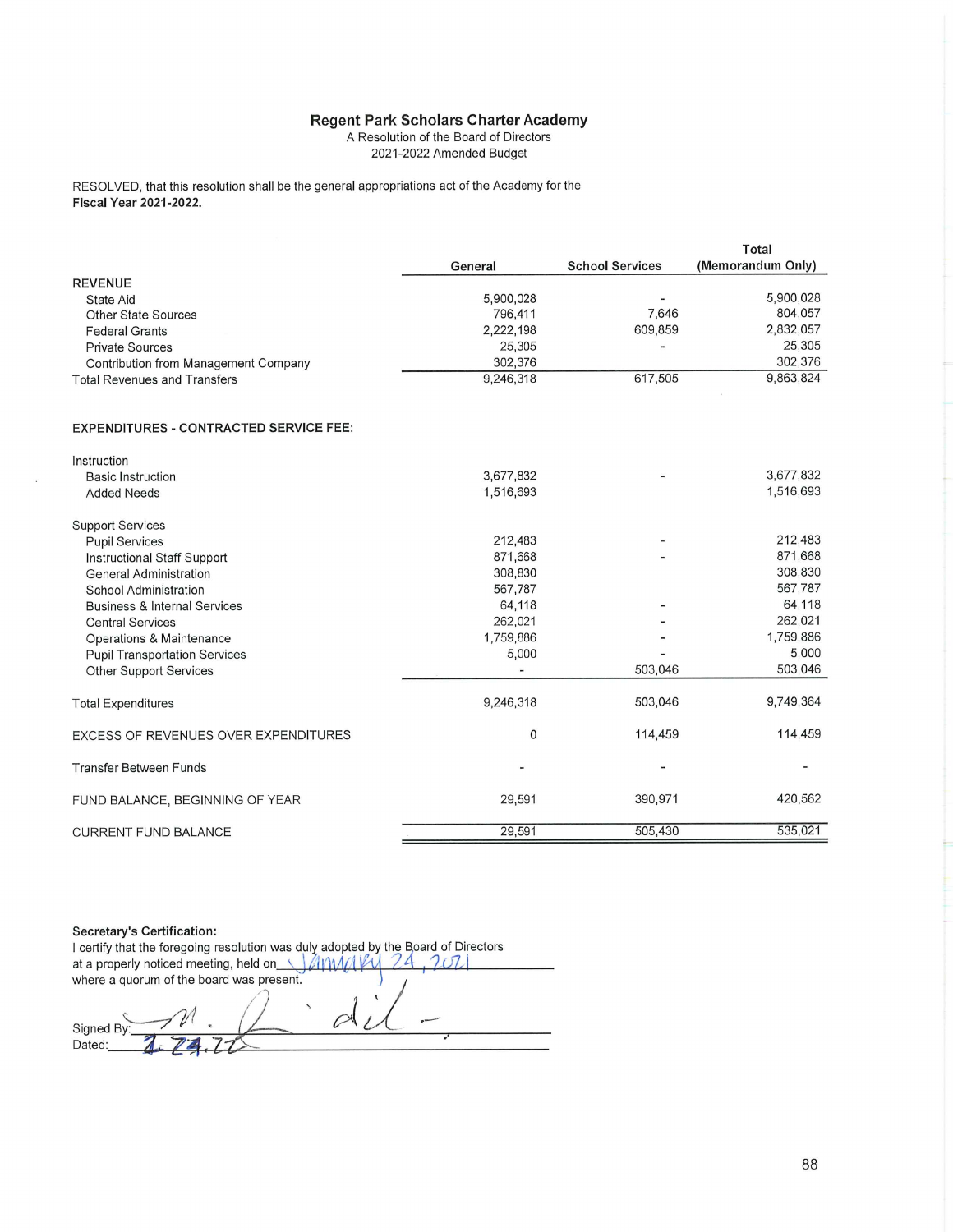## Regent Park Scholars Charter Academy

| <b>Regent Park Scholars Charter Academy</b>                                                 |                      |
|---------------------------------------------------------------------------------------------|----------------------|
| 2021-2022 Amended Budget Detail                                                             |                      |
|                                                                                             |                      |
|                                                                                             |                      |
|                                                                                             | 2021-2022<br>Amended |
| <b>General Fund</b>                                                                         |                      |
|                                                                                             |                      |
| <b>REVENUE</b><br>State Aid                                                                 | 5,900,028            |
| <b>Revenue from State Sources</b><br>Restricted-Federal 'Pass thru' Grants - Title I        | 796,411              |
| Restricted-Federal 'Pass thru' Grants - Title II                                            | 599,025<br>60,015    |
| Restricted-Federal 'Pass thru' Grants - Title IV                                            | 36,835               |
| Restricted-Federal 'Pass thru' Grants - IDEA<br>Restricted-Federal 'Pass thru' Grants - CRF | 149,160<br>85,425    |
| Restricted-Federal 'Pass thru' Grants - GEER                                                | 56,970               |
| Restricted-Federal 'Pass thru' Grants - ESSER                                               | 1,234,768            |
| Revenue from Private Sources<br><b>Contribution from Management Company</b>                 | 25,305<br>302,376    |
| <b>Total Revenue &amp; Other Transactions</b>                                               | 9,246,318            |
| <b>EXPENDITURES</b>                                                                         |                      |
| <b>Basic Instruction</b>                                                                    |                      |
| Salaries, Taxes, & Benefits                                                                 | 2,959,778            |
| <b>Local Meetings</b><br>Printing and Binding                                               | 7,225<br>28,500      |
| <b>Teaching Supplies</b>                                                                    | 467,547              |
| Textbooks                                                                                   | 33,585               |
| Software & Equipment                                                                        | 1,275                |
| <b>Equipment Lease</b><br>Dues/Memberships                                                  | 41,476<br>4,080      |
| Field trips                                                                                 | 7,750                |
| <b>Contracted Services</b>                                                                  | 87,297               |
| <b>Employment Expenses</b>                                                                  | 1,620                |
| Finger Printing & Background Checks<br><b>Board Funds</b>                                   | 2,700<br>35,000      |
| <b>Total - Basic Instruction</b>                                                            | 3,677,832            |
| <b>Added Needs</b>                                                                          |                      |
| <b>Compensatory Education</b>                                                               |                      |
| Salaries, Taxes, & Benefits                                                                 | 986,554              |
| <b>Teaching Supplies</b><br><b>Contracted Services</b>                                      | 79,235<br>70,000     |
| <b>Subtotal - Compensatory Education</b>                                                    | 1,135,789            |
| <b>Special Education</b>                                                                    |                      |
| Salaries, Taxes, & Benefits                                                                 | 344,300              |
| <b>Local Meetings</b>                                                                       | 375                  |
| Workshops and Conferences<br><b>Teaching Supplies</b>                                       | 1,116<br>2,380       |
| Software & Equipment                                                                        | 770                  |
| <b>Indirect Costs</b>                                                                       | 31,963               |
| <b>Subtotal - Special Education</b>                                                         | 380,904              |
| <b>Total - Added Needs</b>                                                                  | 1,516,693            |
|                                                                                             |                      |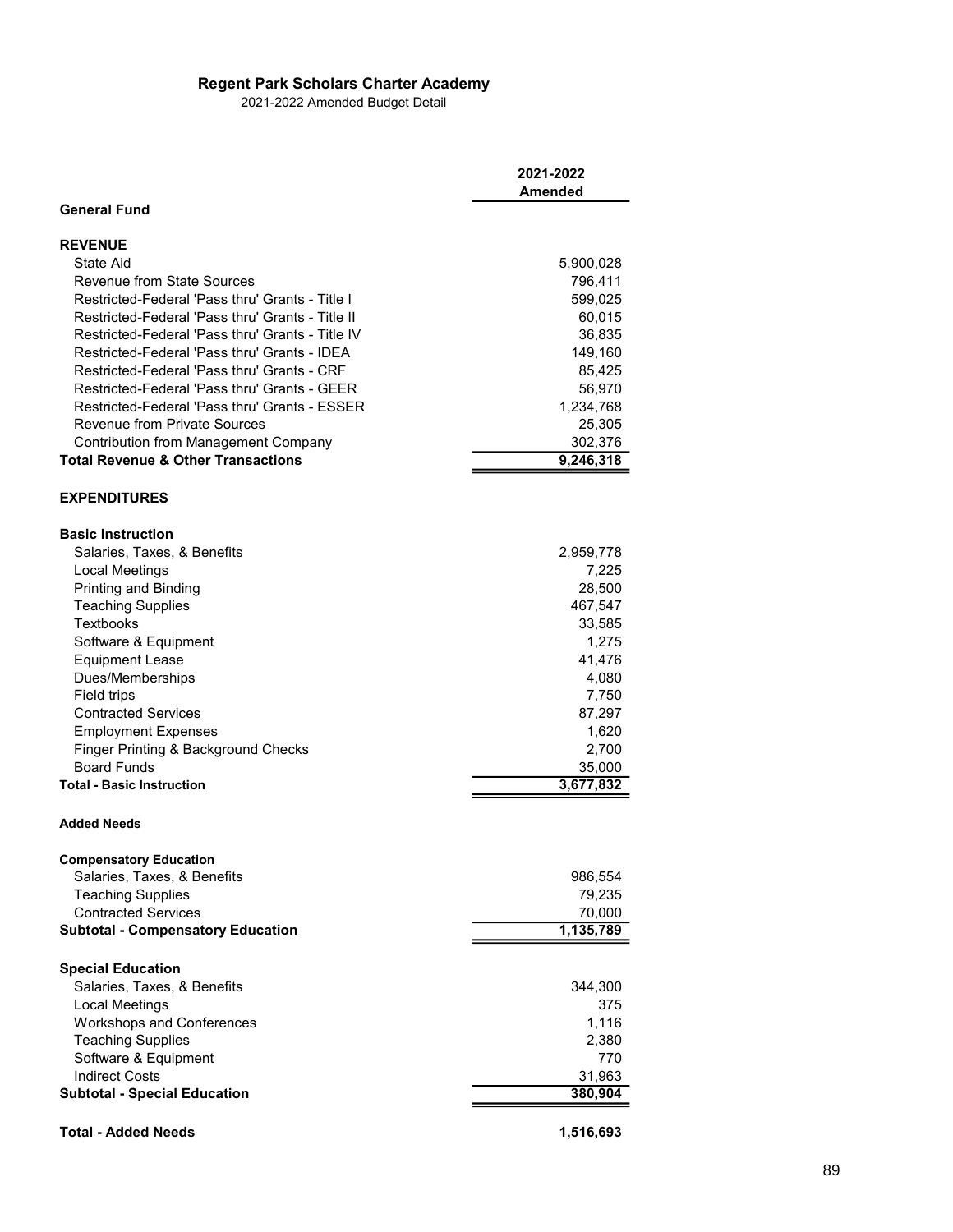| <b>Pupil Services</b>                                                           |                    |    |
|---------------------------------------------------------------------------------|--------------------|----|
| <b>Occupational Therapist Services</b><br><b>Psychological Services</b>         | 22,494<br>34,121   |    |
| Speech Pathology<br><b>Social Work Services</b>                                 | 114,126<br>41,742  |    |
| <b>Total - Pupil Services</b>                                                   | 212,483            |    |
| <b>Instructional Staff Support</b><br>Salaries, Taxes, & Benefits               | 507,450            |    |
| Workshops and Conferences                                                       | 6,265              |    |
| Improvement of Instruction<br>Professional Development                          | 111,557<br>125,496 |    |
| Library Books<br>Library                                                        | 4,000<br>450       |    |
| Technology                                                                      | 64,073             |    |
| <b>Special Education</b><br>Recess Aides                                        | 31,109<br>21,269   |    |
| <b>Total - Instructional Staff Support</b>                                      | 871,668            |    |
| <b>General Administration</b>                                                   |                    |    |
| <b>Board of Education</b><br><b>Board of Education Administration</b>           | 34,029             |    |
| Legal Fees                                                                      | 7,250              |    |
| Audit<br>Travel & Expense Staff                                                 | 12,755<br>500      |    |
| Insurance<br><b>Subtotal - Board of Education</b>                               | 12,600<br>67,134   |    |
| <b>Executive Administration</b>                                                 |                    |    |
| <b>Executive Administration</b><br>Oversight Fee                                | 41,567<br>200,129  |    |
| <b>Subtotal - Executive Administration</b>                                      | 241,696            |    |
| <b>Total - General Administration</b>                                           | 308,830            |    |
| <b>School Administration</b>                                                    |                    |    |
| <b>Office of the Principal</b><br>Salaries, Taxes, & Benefits                   | 280,065            |    |
| Local Meetings<br>Workshops and Conferences                                     | 7,725<br>5,198     |    |
| Mailing                                                                         | 5,400              |    |
| Printing & Binding<br><b>Office Supplies</b>                                    | 2,025<br>6,000     |    |
| Dues/Memberships<br>Advertising                                                 | 3,500<br>62,035    |    |
| <b>Contracted Services</b>                                                      | 2,060              |    |
| <b>Bank Charges</b><br><b>Indirect Costs</b>                                    | 640<br>61,014      |    |
| Subtotal - Office of the Principal                                              | 435,662            |    |
| <b>Other School Administration</b><br>Admissions & Other Administrative Support | 104,608            |    |
| Salaries, Taxes, & Benefits                                                     | 24,647             |    |
| Local Meetings<br>Workshops and Conferences                                     | 500<br>370         |    |
| Printing & Binding<br><b>Subtotal - Other School Administration</b>             | 2,000<br>132,125   |    |
| <b>Total - School Administration</b>                                            | 567,787            |    |
|                                                                                 |                    | 90 |
|                                                                                 |                    |    |
|                                                                                 |                    |    |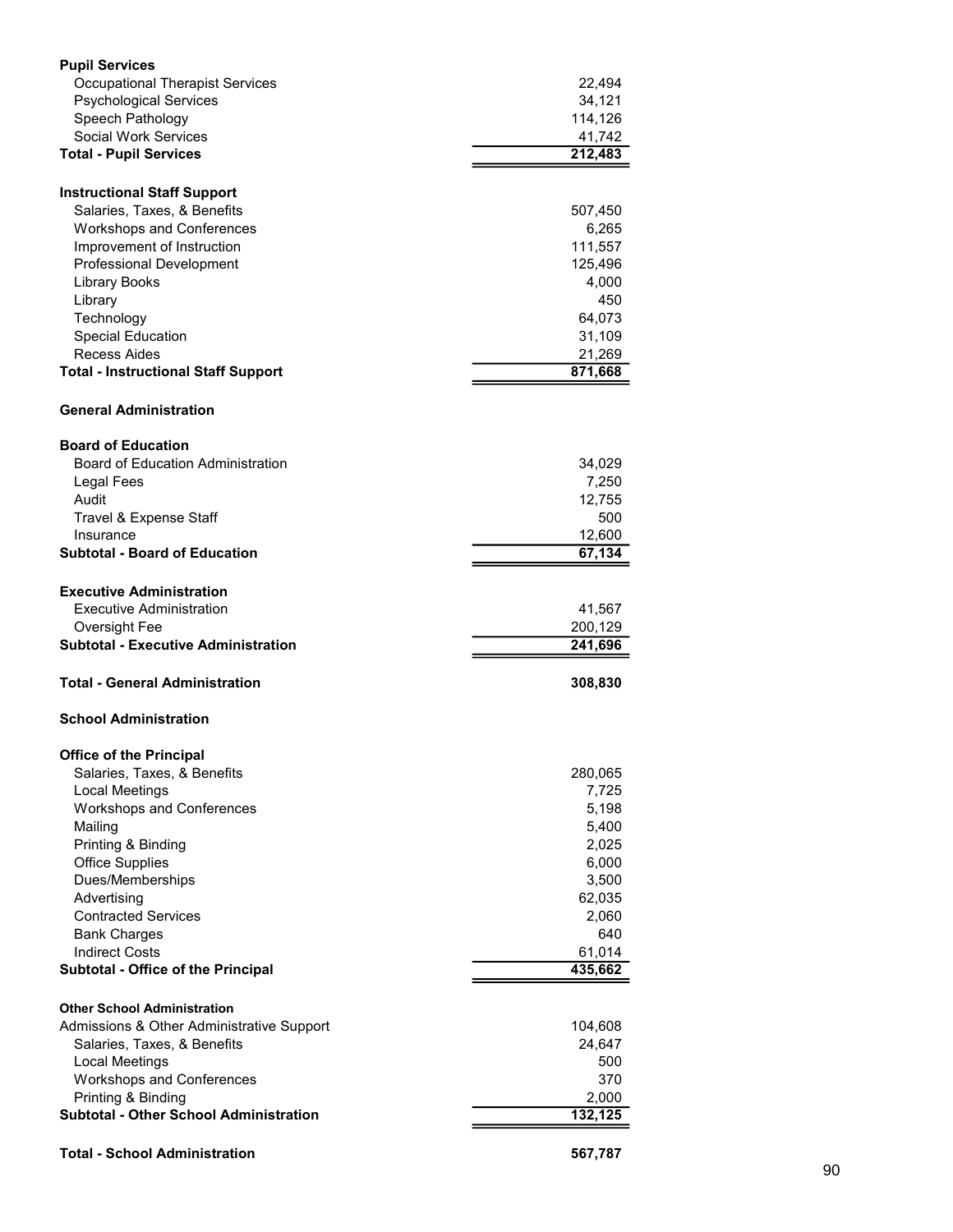| <b>Business &amp; Internal Services</b>                                                 |                     |
|-----------------------------------------------------------------------------------------|---------------------|
| <b>Fiscal Services</b><br><b>Internal Distribution Services</b>                         | 61,749<br>2,369     |
| <b>Total - Business &amp; Internal Services</b>                                         | 64,118              |
|                                                                                         |                     |
| <b>Central Services</b><br><b>Information Services</b>                                  | 29,282              |
| <b>Staff/Personnel Services</b>                                                         | 112,044             |
| Data Processing Services<br><b>Other Central Services</b>                               | 86,408<br>34,287    |
| <b>Total - Central Services</b>                                                         | 262,021             |
| <b>Operations &amp; Maintenance</b>                                                     |                     |
| <b>Internal Building Services</b>                                                       | 20,742              |
| Telephone<br>Heat                                                                       | 2,715<br>14,450     |
| Electric                                                                                | 85,675              |
| Sewer<br>Waste & Trash Disposal                                                         | 25,050<br>11,900    |
| <b>Building Maintenance &amp; Repair</b>                                                | 257,718             |
| Equipment Maintenance & Repair                                                          | 5,890               |
| Lease of Building<br>Lease of Equipment                                                 | 1,086,080<br>6,093  |
| Supplies                                                                                | 6,233               |
| <b>Equipment Purchases</b>                                                              | 125,742<br>1,600    |
| Liability Insurance<br><b>Property Taxes</b>                                            | 43,150              |
| Property Insurance                                                                      | 13,800              |
| Safety & Security<br><b>Total - Operations &amp; Maintenance</b>                        | 53,049<br>1,759,886 |
| <b>Pupil Transportation Services</b>                                                    |                     |
| <b>Contracted Transportation</b>                                                        | 5,000               |
| <b>Total - Pupil Transportation Services</b>                                            | 5,000               |
| <b>Other Support Services</b>                                                           |                     |
| <b>Pupil Activities</b>                                                                 |                     |
| Salaries, Taxes, & Benefits<br><b>Contracted Services</b>                               |                     |
| Supplies                                                                                |                     |
| <b>Total - Pupil Activities</b>                                                         |                     |
| Outgoing Transfer to School Service Fund                                                |                     |
| Total Expenditures & Other Transactions                                                 | 9,246,318           |
| <b>Revenues and Other Financing Sources Over</b><br>(Under) Expenditures and Other Uses | $\pmb{0}$           |
|                                                                                         |                     |
| Beginning Fund Balance (7/1)                                                            | 29,591              |
| <b>Ending Fund Balance</b>                                                              | 29,591              |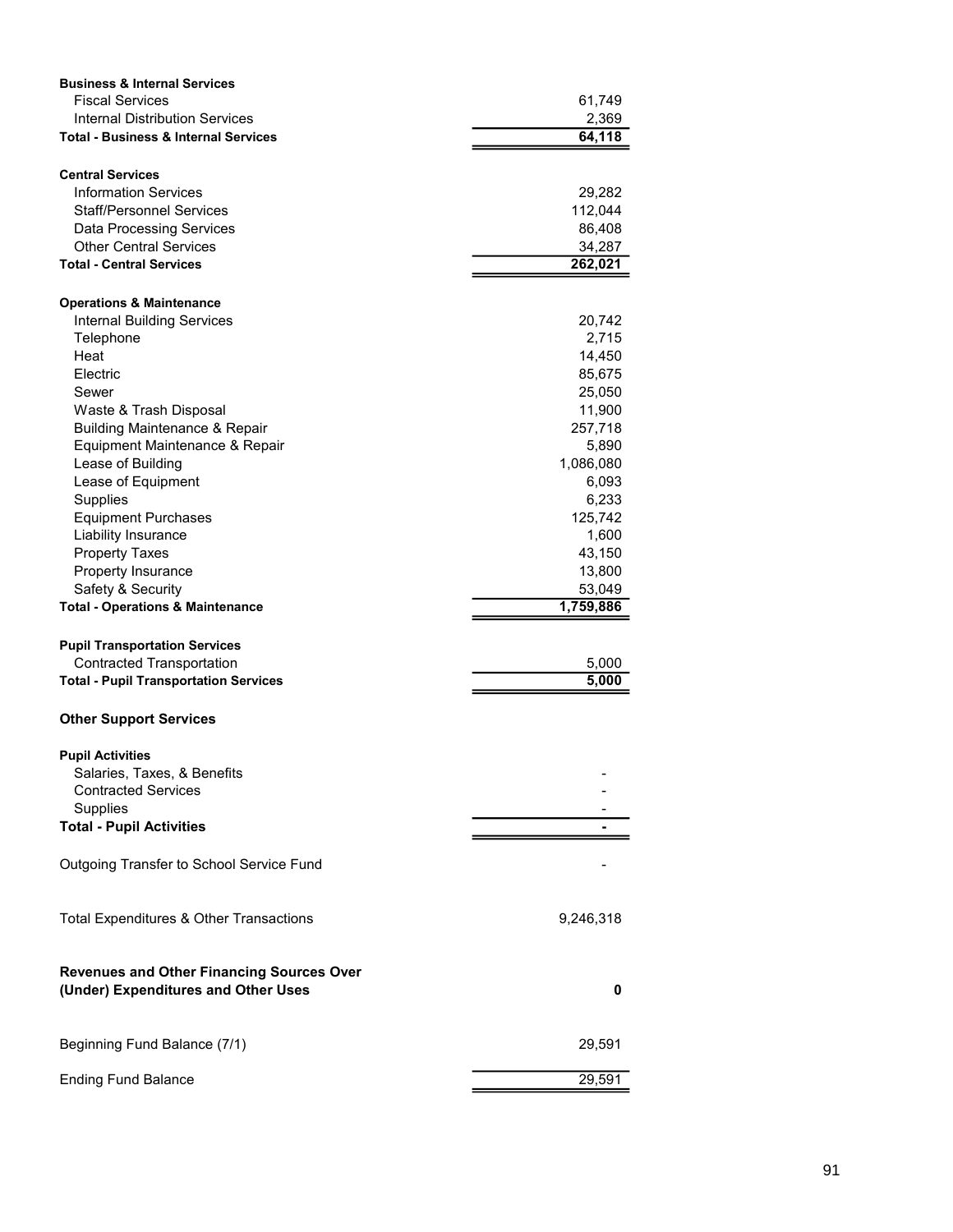| <b>School Service Fund</b>                                                              |                           |
|-----------------------------------------------------------------------------------------|---------------------------|
| Department of Agriculture<br>Department of Agriculture - Breakfast                      | 417,134<br>162,103        |
| Department of Agriculture - Fruit/Veg<br>Commodities                                    | 30,622                    |
| Other USDA Grants<br><b>Total Food Service Revenue</b>                                  | $\blacksquare$<br>617,505 |
| Transfer In from General Fund                                                           |                           |
| <b>Total Revenue and Incoming Transfers</b>                                             | 617,505                   |
| <b>EXPENDITURES</b>                                                                     |                           |
| <b>Food Services</b><br>Supplies, Materials including Commodities expense               | 493,057                   |
| Salaries & Wages<br><b>Total Food Service Expenditures</b>                              | 9,989<br>503,046          |
| <b>Revenues and Other Financing Sources Over</b><br>(Under) Expenditures and Other Uses | 114,459                   |
| Beginning Fund Balance (7/1)                                                            | 390,971                   |
| <b>Ending Food Service Fund Balance</b>                                                 | 505,430                   |
|                                                                                         |                           |
|                                                                                         |                           |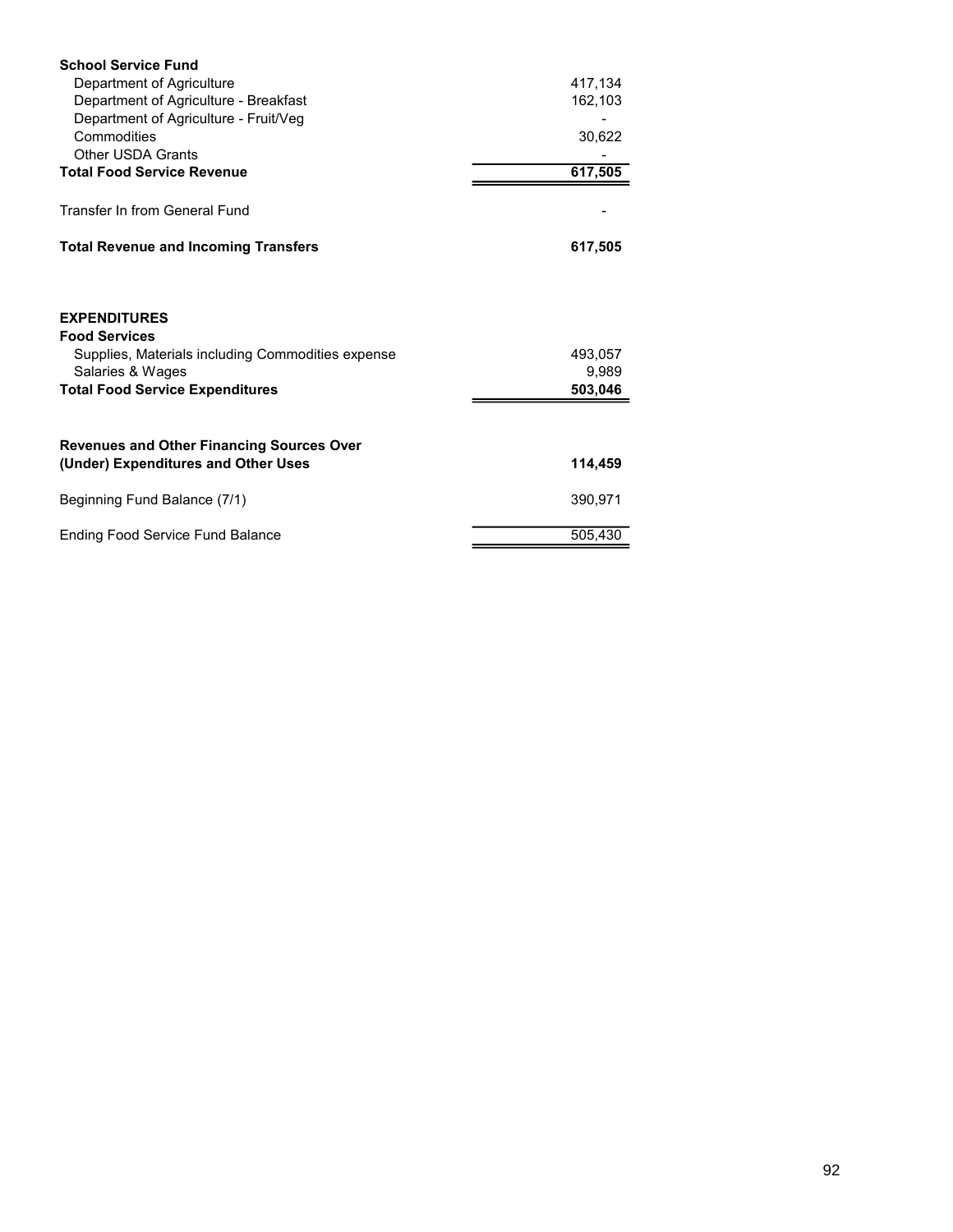## Regent Park Scholars Charter Academy

|                                                | 2021-22<br><b>Initial Budget</b><br>Proposal | 2021-22<br><b>Amended Budget</b><br>Proposal | Change                   |
|------------------------------------------------|----------------------------------------------|----------------------------------------------|--------------------------|
| <b>REVENUE</b>                                 |                                              |                                              |                          |
| State Aid                                      | 5,900,168                                    | 5,900,028                                    | (140)                    |
| Other State Sources                            | 712,262                                      | 804,057                                      | 91,795                   |
| <b>Local Sources</b>                           | $\sim$                                       | $\overline{a}$                               | $\sim$                   |
| <b>Federal Grants</b>                          | 3,199,822                                    | 2,832,057                                    | (367, 765)               |
| <b>Private Sources</b>                         | 25,305                                       | 25,305                                       | $\sim$                   |
| <b>Contribution from Management Company</b>    | 134,141                                      | 302,376                                      | 168,235                  |
| <b>Total Revenues and Transfers</b>            | 9,971,698                                    | 9,863,824                                    | (107, 875)               |
| <b>EXPENDITURES - CONTRACTED SERVICE FEE:</b>  |                                              |                                              |                          |
| Instruction                                    |                                              |                                              |                          |
|                                                |                                              |                                              |                          |
| <b>Basic Instruction</b><br><b>Added Needs</b> | 3,677,098<br>1,363,253                       | 3,677,832<br>1,516,693                       | 735<br>153,440           |
|                                                |                                              |                                              |                          |
| <b>Support Services</b>                        |                                              |                                              |                          |
| <b>Pupil Services</b>                          | 224,686                                      | 212,483                                      | (12, 203)                |
| <b>Instructional Staff Support</b>             | 831,079                                      | 871,668                                      | 40,589                   |
| <b>General Administration</b>                  | 302,840                                      | 308,830                                      | 5,990                    |
| School Administration                          | 486,779                                      | 567,787                                      | 81,008                   |
| <b>Business &amp; Internal Services</b>        | 68,517                                       | 64,118                                       | (4, 399)                 |
| <b>Central Services</b>                        | 248,744                                      | 262,021                                      | 13,277                   |
| Operations & Maintenance                       | 2,128,809                                    | 1,759,886                                    | (368, 923)               |
| <b>Pupil Transportation Services</b>           | 5,000                                        | 5,000                                        | $\blacksquare$           |
| <b>Other Support Services</b>                  | 569,188                                      | 503,046                                      | (66, 142)                |
| <b>Total Expenditures</b>                      | 9,905,992                                    | 9,749,364                                    | (156, 628)               |
| EXCESS OF REVENUES OVER EXPENDITURES           | 65,706                                       | 114,459                                      | 48,753                   |
| Transfer Between Funds                         | $\overline{\phantom{a}}$                     |                                              | $\overline{\phantom{a}}$ |
| FUND BALANCE, BEGINNING OF YEAR                | 390,927                                      | 420,562                                      | 29,635                   |
|                                                | 456,633                                      | 535,021                                      | 78,388                   |